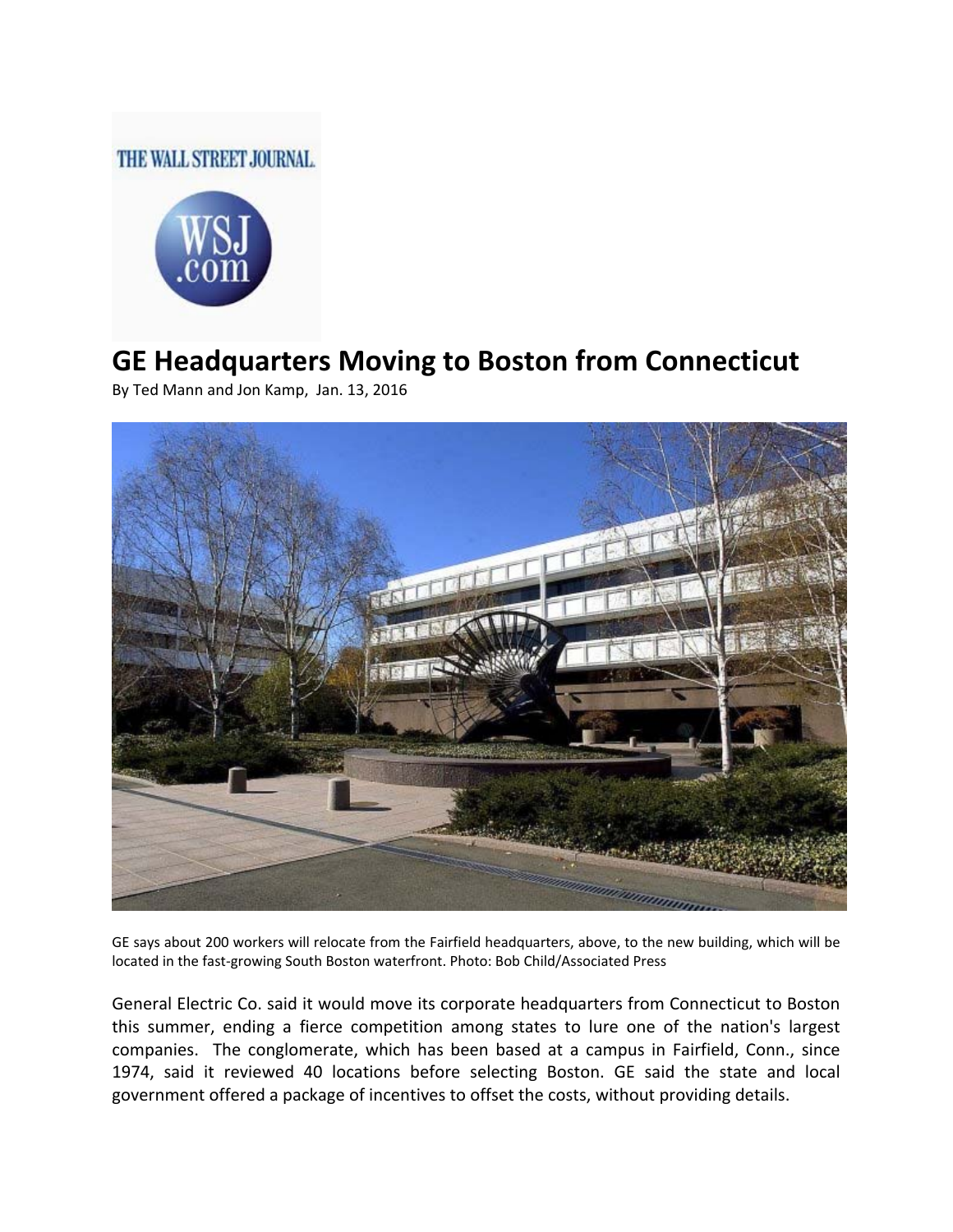Boston's win came amid competition from New York officials, who hoped to bring the headquarters to Manhattan or Westchester County, and from Connecticut officials, who wanted to avoid losing one of its most iconic corporate citizens, if not its largest employer.

GE first publicly threatened its move in June, blaming a Connecticut budget deal that raised corporate taxes and what company officials described as an inhospitable business climate in the state. People familiar with the company's thinking also said GE had outgrown its dated office campus in suburban Fairfield, a relic of a different corporate era that no longer reflected the sort of environment in which the most promising talent wanted to work.

The company has been getting ready to pull up stakes for months. GE has even put the art on the walls inside its Fairfield offices up for sale in an internal auction for employees. GE said Wednesday that it will sell the Fairfield campus as well as two floors of offices it had kept for executives at Rockefeller Plaza in New York City.

Connecticut Gov. Dannel Malloy and economic development officials scrambled to keep the company in Connecticut as officials from other states, including Georgia, Rhode Island and Texas, made pitches of their own to bring the company to town.

The headquarters relocation likely will have little effect on the majority of GE's 360,000‐person global workforce. The company said Wednesday that about 200 headquarters staff will relocate and another 600 workers will be based at the new headquarters in the fast-growing South Boston waterfront. The company said it would move some workers into a temporary office this summer and complete the move by 2018.

News of GE's selection of Boston was reported earlier by the Boston Globe.

For most of GE's 124‐year history, it was based in New York. The company maintains a global research center and manufacturing facilities around the town of Schenectady, north of Albany. The rest of the company's operations are sprawled across the globe, including its jet‐engine business based in Ohio, the power turbine business in New York, and major facilities overseas, including in Hong Kong and London. The company said earlier this month that it would relocate the headquarters of its health‐care division to Chicago from London.

The relatively small number of jobs at stake didn't diminish the attraction to state and city officials who hoped to score a major corporate scalp. New York Gov. Andrew Cuomo made an "aggressive" effort to woo GE, a person familiar with the matter said. New York's pitch included a corporate headquarters in New York City, as well as a research facility in Utica, N.Y. State officials still were trying to seal a deal with GE in the past several days, according to people familiar with the matter.

Meanwhile, officials in Connecticut struggled to convince the company to stay. Connecticut offered to help relocate GE out of the Fairfield campus and into Stamford, closer to New York